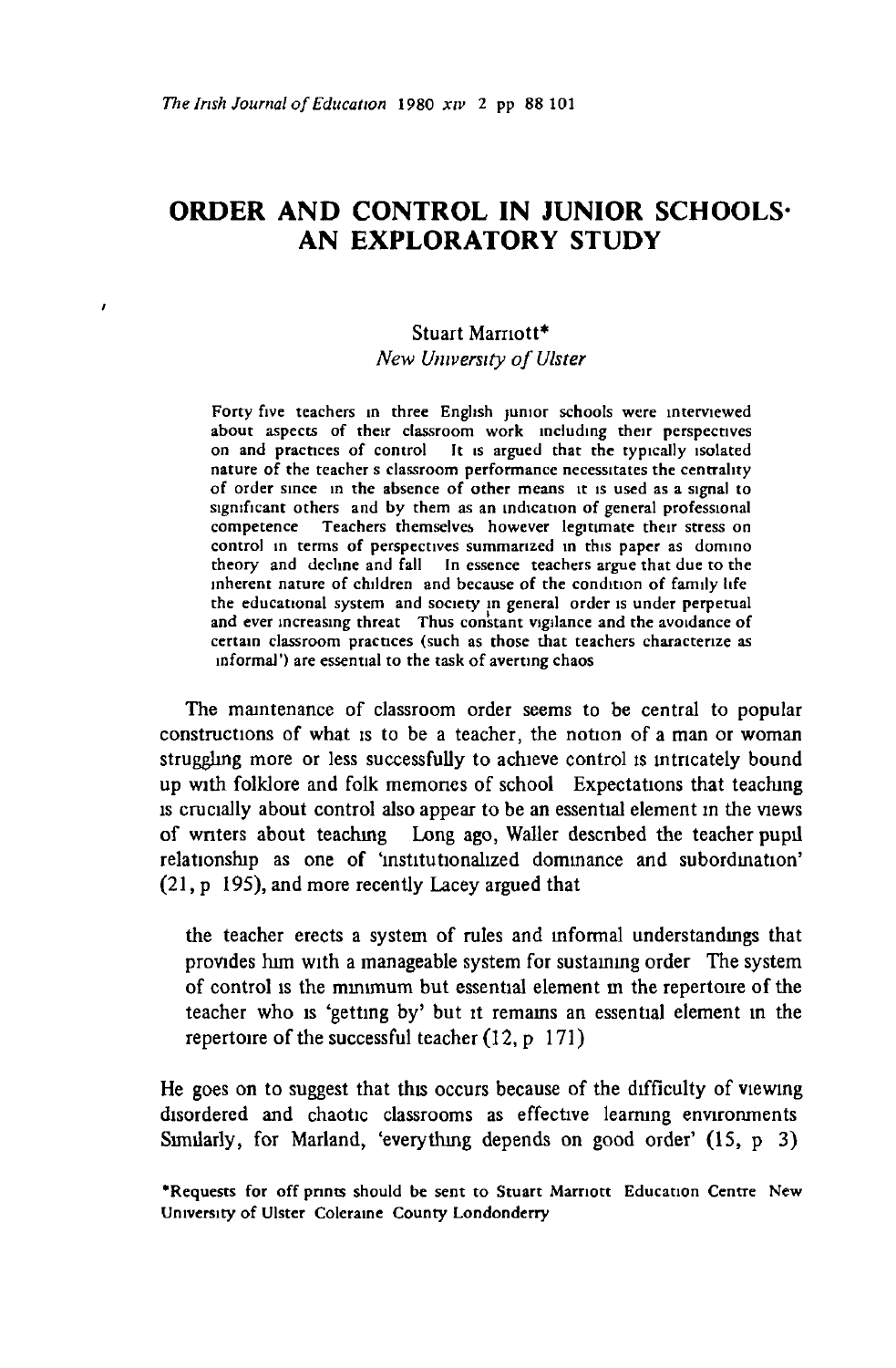**Recent research has also suggested that for teachers in very different types of school, order is of central concern. For example, it has been argued that for teachers in infants' schools, 'playtime was an awful warning of what might happen if they did not exercise control in the classroom' (10, p. 23). Similarly, Woods, in a study of a secondary modem school, suggested that 'the authoritarian teacher enjoys high esteem because of his ability to perform the custodial function while others struggle in varying degrees' (24, p. 115). Jenks viewed teachers in a junior school as coping with their situation by maintaining a 'central notion of control, usually exercised as silence: this is what is sought often, and against this, success in the classroom is measured' (9, p. 28).**

**While a number of writers have analysed teachers' control strategies in a variety of contexts (e.g., 1, 2, 5, 20, 22, 25), the origins of strategies and their legitimation by teachers have been less frequently considered. What, in other words, are the sources and implications of teachers' perspectives stressing the centrality of questions of control in their daily work?**

**Typically, the teacher works alone with few opportunities to make informed judgements of colleagues' teaching. Ginsberg, for example, suggests that a powerful teacher norm is that classrooms should not be Violated' by outsiders' intrusions (6), and Dreeben argues that:**

**Because they occupy isolated classrooms, teachers work separately from each other for most of the day; and since there is a prevailing taboo that teachers abstain from observing each other at work, they leam very little** *at first hand* **about what their colleagues are doing and how well they are doing it (4, p. 52).**

**That this isolation has implications for order and control is suggested by Dale:**

**Most teachers work in isolation from other adults, confronted by a much larger number of pupils, whom as a group they are** *physically* **unable to restrain or even detain. This isolation leads in the first place to an emphasis on survival. Clearly, survival is an essential prerequisite of continuing in any situation, and ordinarily it can be taken for granted. That many teachers do not 'survive' is well known, and I do not wish to suggest that their isolation is the only reason for this, merely that it is a major contributory cause (3, p. 52).**

**Simply to 'survive' then, the teacher must be centrally concerned with order; this, under current pupil-teacher ratios cannot be assumed but must be achieved by the teacher, imposed on pupils. Thus,**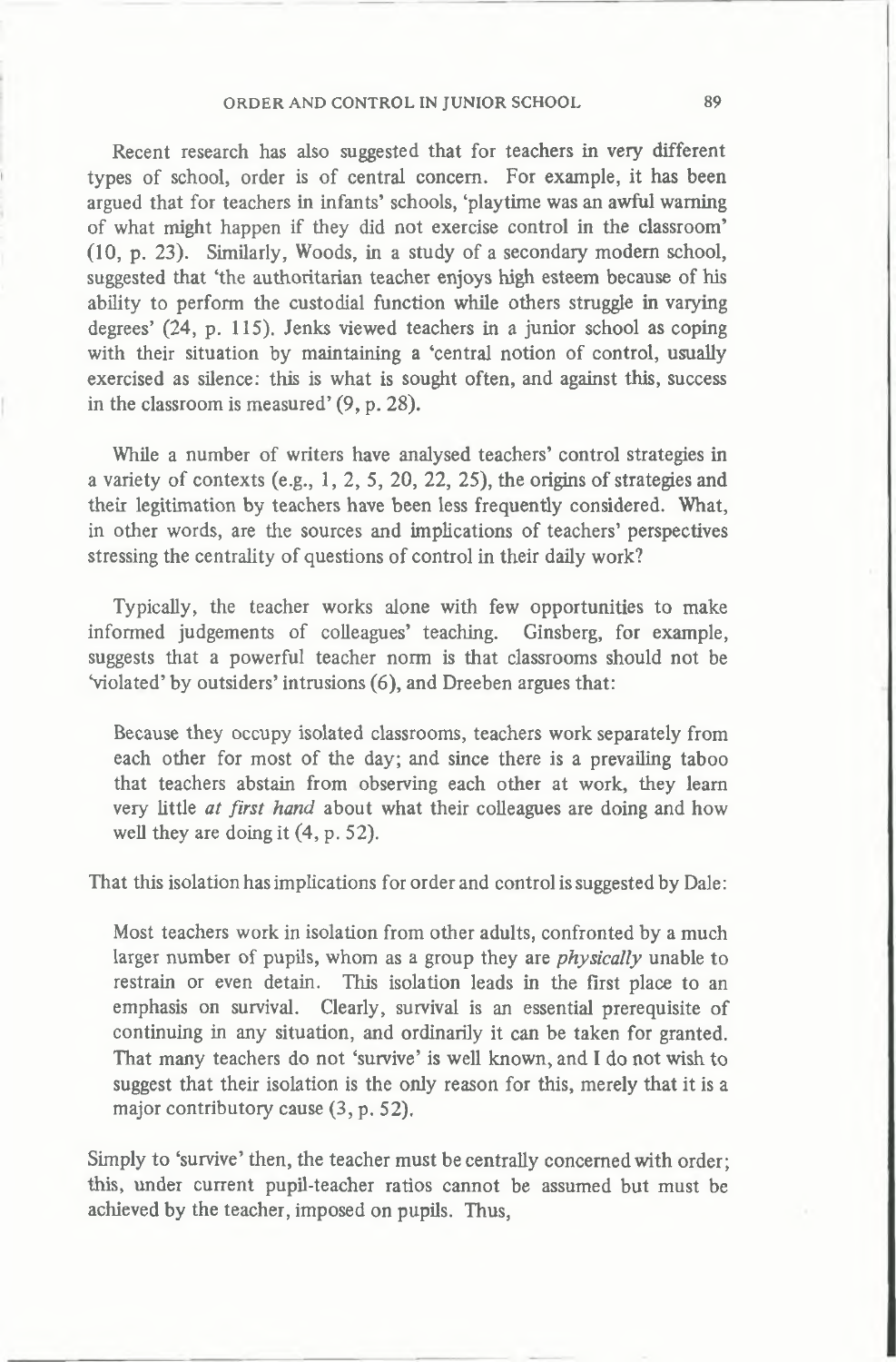### 90 STUART MARRIOTT

**The teacher pupil ratio ensures that discipline, the exercise of authority, is not left to the discretion of teachers, but** *is* **a central part of their job (3, p 49)**

**Both isolation and the teacher pupil ratio ensure that teachers must be concerned with 'achievemg' order**

**The implications of isolation and the consequent centrality of control to teachers' perspectives and practices are far reaching McPherson suggests that the teachers in her study not only believed that without order learning would not occur, an assumption that was never questioned or even discussed, but further,**

**having assumed that disorder prevented learning, the teacher went on to assume, that by producing order, she had brought about leammg (14, P 34)**

**Wilson argued that one powerful source of 'role strain' for teachers is the diffuseness of the teacher's tasks, the absence of clear boundaries whereby he or she can know and measure his or her achievement Success and failure in terms of adequate socialization is not easily measurable (23) For McPherson, teachers tend to 'ignore the ultimate goals and to substitute intermediate goals that could be more clearly defined and were more easily related to the specific techniques she was using' (14, p 35) And, more specifically m terms of order, this may lead to a situation in which, as Leacock suggests, classroom management becomes not a means to an end, but an end m itself (13) Thus means, which can be relatively easily specified, may replace goals, which are difficult to think through, as focuses for teachers' attention and discourse**

**In this paper, I shall argue that the isolated nature of the work situation of most teachers is a crucial factor in the generation and maintenance of perspectives on order and control Further, I shall suggest that teachers actively legitimate control strategies, my evidence suggests that typically they do so in terms of the 'nature' of children, their home backgrounds, and aspects of society in general**

### METHOD

**Teachers in three English junior schools were observed in action in the classroom and interviewed at length The interviews were intended specific ally to ehcit teachers' perspectives on three aspects of their work (order and control, patterns of authority, autonomy and hierarchy) and styles and**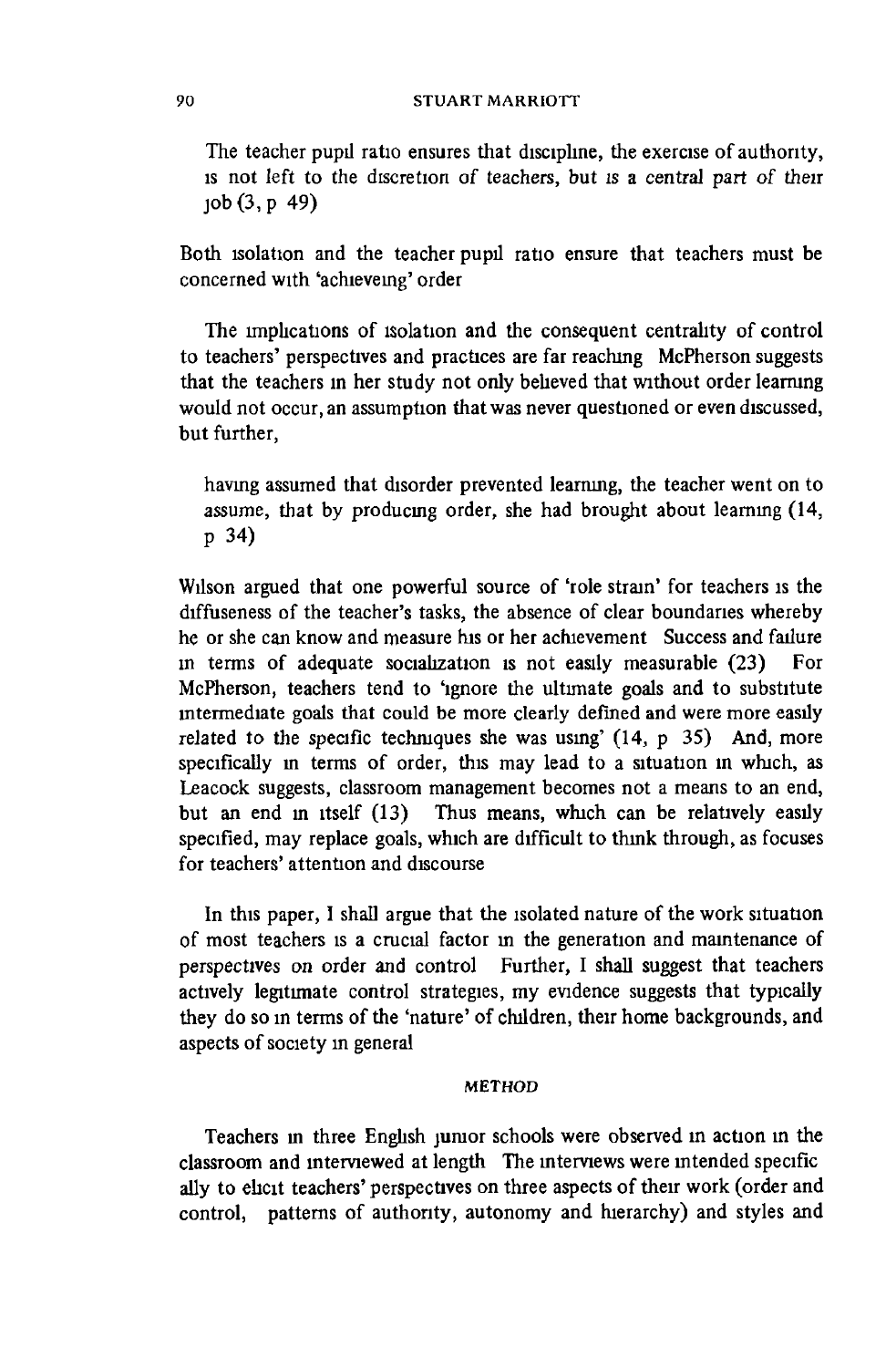**methods of teaching. Some of these issues are discussed in detail elsewhere (16). Observation of classroom work provided a shared context and focus for subsequent interviews, as well as enabling an assessment of teachers' work situations to be made. The schools will be referred to as 'Village', a rural school in the Midlands, 'Estate', a very large school in a south London housing estate, and 'City', a middle-sized school in an inner-city area of London. Fieldwork was carried out between February 1978 and December 1979 and, in all, 45 teachers participated in the study. All interviews were tape-recorded, transcribed, and analyzed.**

**In the light of the work of Schatman and Strauss (19), interviews were informal and flexible. An interview schedule was used, but questions were varied, followed-up, omitted, or asked in different ways as seemed appropriate to the specific interactional situation, and so as to achieve the central purpose of encouraging teachers to articulate their opinions and ideas about aspects of their daily work in a non-threatening context. Many interviews were conversational in style, others more tightly 'question and answer', again depending on the particular relationship. Some later interviews focussed rather specifically on problems emerging from the analysis of earlier data; in this way clarification of issues and resolution of ambiguities were attempted.**

### RESULTS

### *The isolation of teachers*

**Teachers in all three schools stressed the isolation in which they worked, saying: 'You don't actually know what's going on in other people's classrooms, you are so isolated' (City); 'It's very difficult because I haven't been in their classrooms to see them so I wouldn't like to say' (Village); 'That's difficult to answer because I haven't seen all the teachers performing' (Estate). Indeed, isolation is so institutionalized that one teacher commented 'I don't really feel at ease wandering into other people's classrooms without a good excuse' (Estate). Teachers regard such visits as 'an intrusion which is awful. Really, you know, I mean it shouldn't be like that' (City). 'You get the idea that if anybody comes in, especially the head, then you know you're being looked upon' (City). And so, 'You feel very isolated and you feel definitely that it's you and the class because there's no music they don't even have another teacher for singing, you know, they have me the whole time' (City).**

**Nevertheless, teachers did make judgements of their colleagues (these quoted teachers included). When teachers were asked directly who they thought were the most and least effective teachers within the school, only a**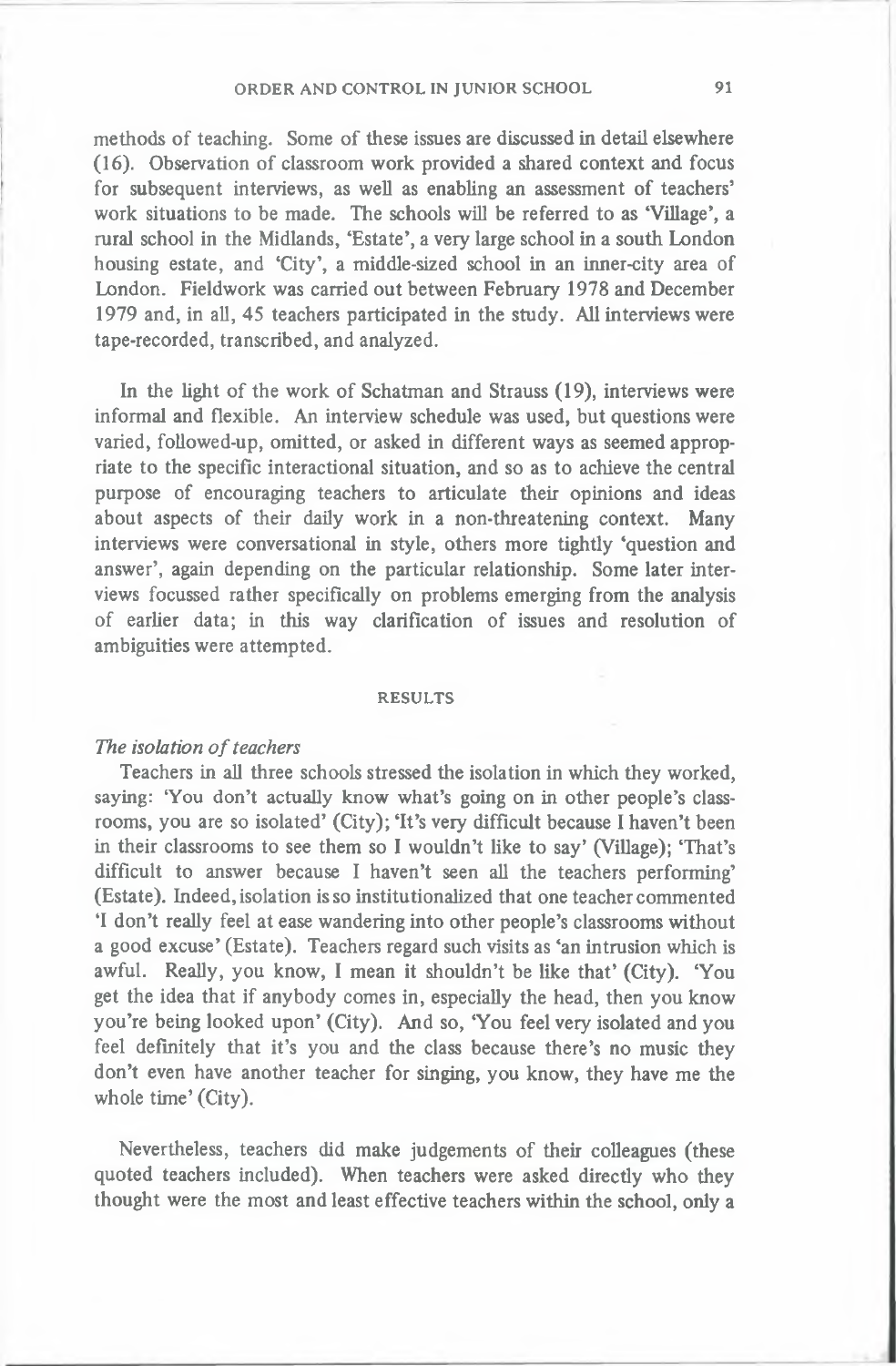**few (two at Village school, for example) found difficulty in expressing an opmion, although some refused to name teachers Because of isolation,** such judgements were usually made on the relatively visible criterion of **order, this could be judged quite quickly and easily (e g , movement of class around the school, noise emanating from classroom, and impressions on brief visits) When teachers were asked on what grounds colleagues were classified, order judgements predominated 'Certainly from the point of** view of keeping a class in good order, Mrs B is excellent' (Village) 'Well **the children just go wild — you can be sure that chairs and desks will get broken' (Village) Further, teachers are well aware that they are judged on such criteria, even if they deny so judging others**

**I think the area I become obsessed with most is noise because I feel if my class is making a hell of a row that people passing by and other teachers will think that, my God, his class is making a hell of a row, and I want them quiet, but I sometimes from time to time wake up to the realization that I don't want quiet for itself but I want it quiet because I feel that I will be criticized if I have a noisy class (Estate)**

# *Implications of isolation*

**Teachers at the three schools were very vague about goals phrases such as 'getting on with each other' or 'achieving standards' or 'results' were used, though teachers were rarely able to explicate further But control was a domain within which teachers more frequently felt able to converse and discuss confidently and competently A good example of this is**

- **Teacher I've tried different ways with different classes and I now know I've been in long enough to know the ways that work and some of the ways that don't**
- **Interviewer What do you mean by works9**
- **Teacher The biggest thing is I find you've got to control the class from the word go They have got to know where they stand with you, they've got to know how far they can go with you (City)**

**Teachers appeared to feel on safe ground when discussing order and control, who, after all, would challenge teachers' stress on its importance9 Thus, for many teachers, order and teaching and learning are inextricable For example, order is**

**almost axiomatic I couldn't teach, I don't think anyone can teach without reasonable discipline, you've got to know what's going on, you've got to know that the children in your class are working (Estate)**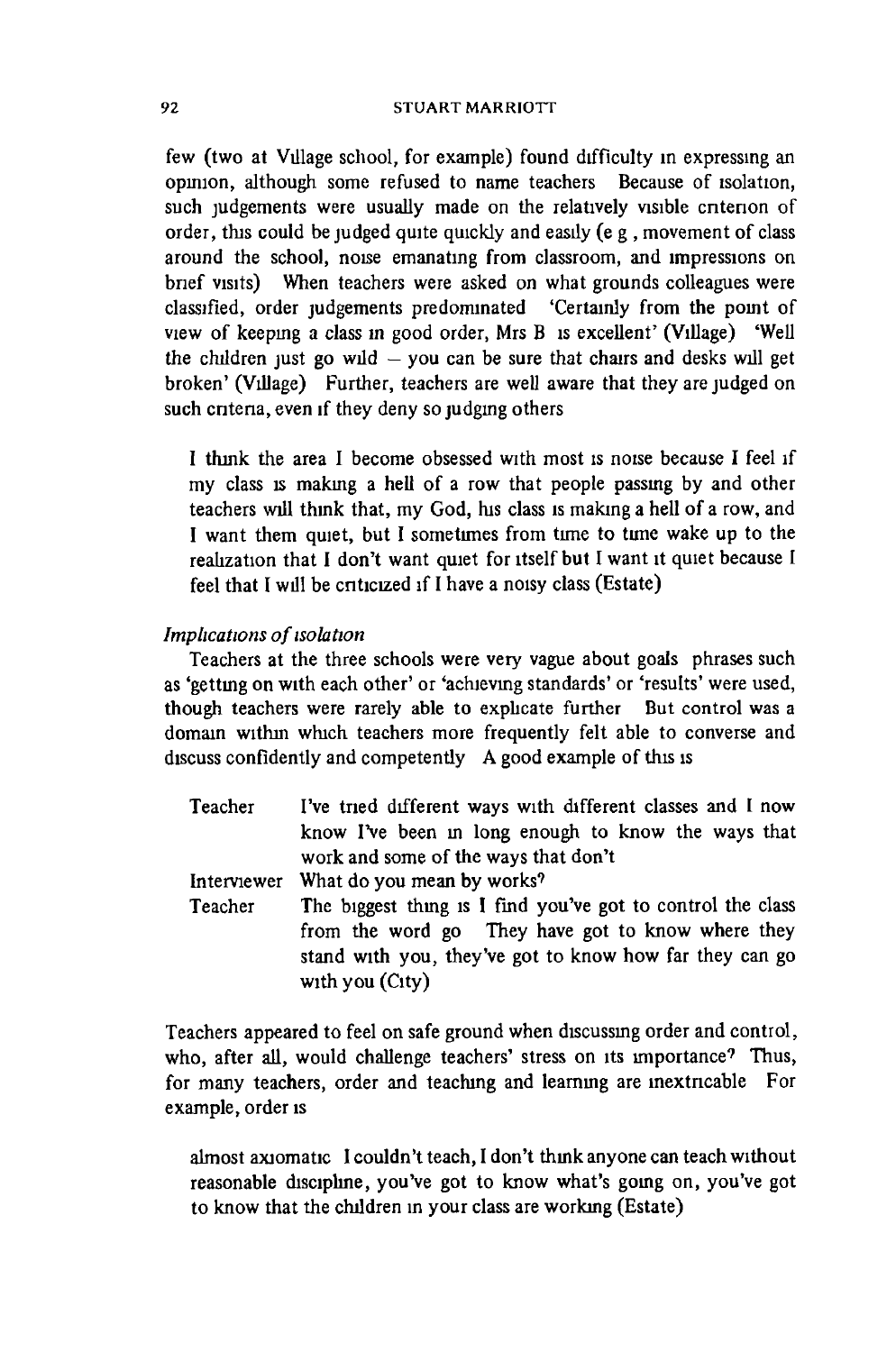**So order is reified; it becomes for the teacher a central test of achievement. A major consequence of this is that because teachers are isolated and because colleagues have fairly frequent opportunities to assess the teacher's performance only in terms of control, order becomes a signal to peers that the teacher is competent. One example of this is the teacher who felt he would be 'criticized if I have a noisy class'. Similarly, a young teacher, who had attempted mildly innovative teaching styles, said:**

**I know when I started doing things in a different way that quite a close eye was kept — very, very tactfully. I mean no-one ever sat in my lessons but I know I was being watched (Estate).**

**Observation was necessary in case order was being threatened by the teacher's actions. The head of the same school appeared to confirm the teacher's perception:**

**If you're walking round the school, as I do fairly regularly, you can tell the areas and classrooms where there's not effective learning (Estate).**

**The head proceeded to indicate action he would take in such circumstances, such as taking the teacher aside after school, or even intervening in lessons.**

# *The legitimation of control*

**The maintenance of order, then, usually achieved by these teachers by dominance and consequent pupil subordination, although other strategies are possible (24, ch. 7), is essential. How can such dominance and subordination be legitimated? 'Domino theory' (11) was popular at each school as a means of legitimating teachers' powerful and manifest stress on control. The theory, never articulated very clearly, but latent in many teachers' accounts, was that chaos and anarchy would result unless vigilance was maintained. Any apparent weakness or chink in teachers' defences and indiscipline would become increasingly inevitable and catastrophic. Thus, for example, formal styles of teaching were usually favoured because control was seen as being made easier and teachers frequently evaluated formal and informal styles in terms of order. For example, at Village school, formal and informal styles were evaluated respectively as 'orderliness' and 'chaos'. Informal styles were seen as giving rise to 'free-for-alls in the classroom, general muddle — a sort of wild indiscipline.' Another teacher commented 'I don't like the general, shall I say free-for-all, in the informal situation.' At this school, discipline problems were viewed as infrequent and minor due to prevailing formal styles: 'This school, discipline-wise, has always been excellent, but you can go to others and find, you know, very unruly children.' Similarly at Estate school: 'If you're sort of teaching**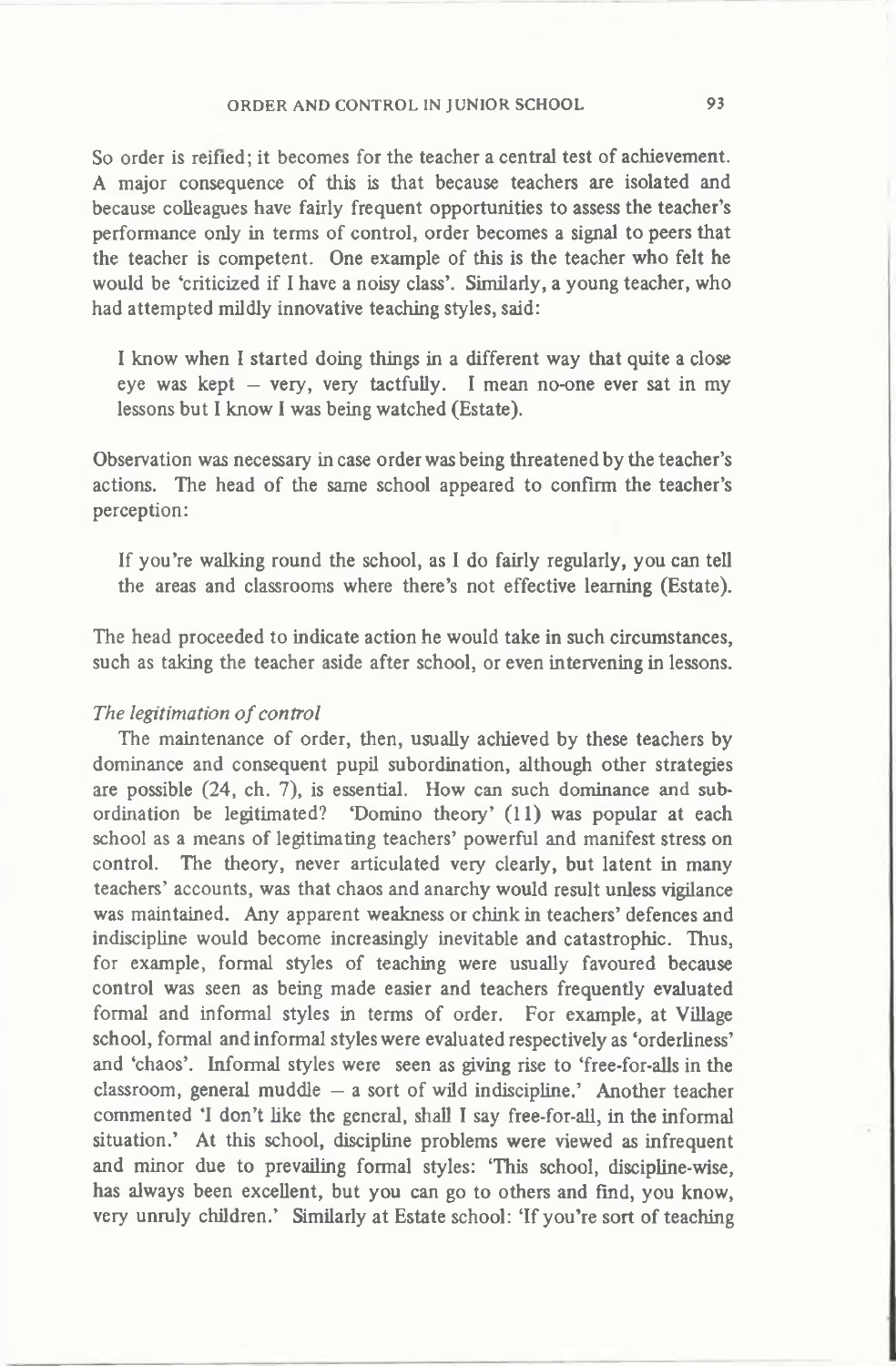**informally and they're all domg different things and chattering about different things I think the noise level tends to rise up more ' 'In such a** large school if things did become freer it could be chaotic' And at City **school, informal styles were seen as 'wildly free' or as 'children having a lovely free-for all and doing very little ' For many teachers, then, any relaxation of control, such as was perceived to be involved in teaching less formally, could lead instantly and irrevocably to the chaos thought to have occurred at William Tyndale School, informal styles could be 'children doing what they want and to hell with discipline or organization' (City) In such circumstances, unless the teacher is Very good, the children are** going to riot, aren't they?' (Village) Similarly, a head, while mildly critical **of the structures and organization he inherited, views what he sees as the alternative with alarm**

**It's a formal school in that sense and over cosseted (sic) towards discipline But then you know, if it's to be a learning situation, what are you to do — have riots, no learning7 (Estate)**

**A deputy suggests a variant of the theory**

**What I have found with class X is that there are often more disciplinary problems with kids sort of sparking things off in the classroom and then taking it out into the playground — and even going home as well (Village)**

**Thus without constant vigilance and the maintenance of control through formal styles, schools would irresistibly lurch towards anarchy, as one teacher explained had occurred**

**It wasn't teaching, it was not control when I started It was discipline all the time You were working, working, working to get discipline and I didn't really do any teaching I just kept them quiet with things It was ternble This school is far better than my first school in respect of discipline It is — I mean you've got support, you don't get bowed under by rebellious and anti authontanan children who refuse to do what you tell them and know perfectly well that they can get away with it because the headmaster's not going to say anything to them and nobody's gomg to say anything I mean, this is what I was up against at my first school, whereas here it's very much more controlled Everybody has very few discipline problems at all The whole atmosphere in school is more disciplined It's got to come from the top, hasn't it7 (City)**

**One reason that was advanced by teachers to explain the tendency to lapse into disorder concerns the nature of children, a head presents an almost**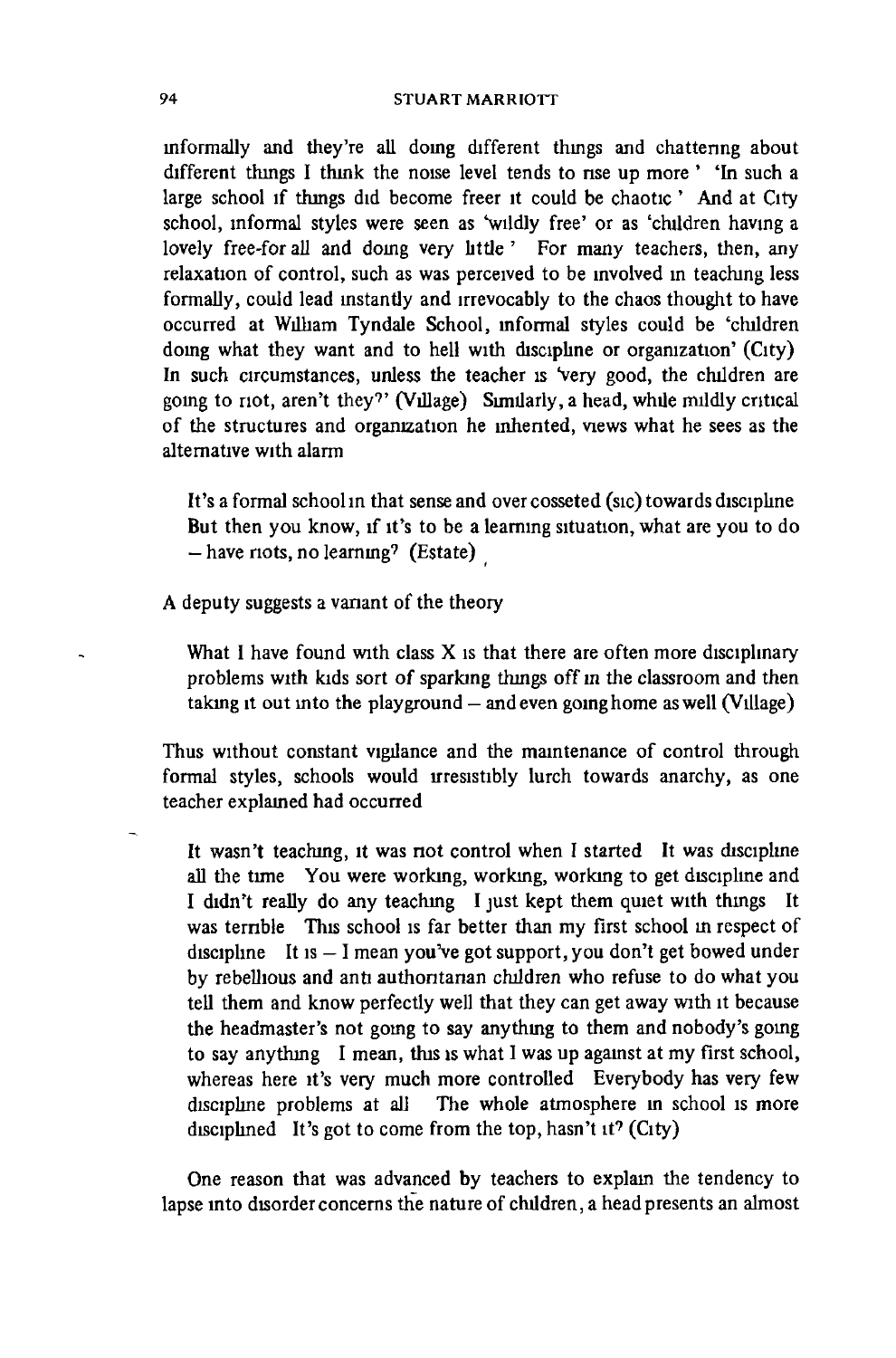**Durkheimian thesis:**

**I don't believe that children are naturally good. I work from that base. I think if they're left to their own devices, they wouldn't naturally be good, I think children have to be taught, they have to be encouraged and all the rest of it in order to at least keep up the standard of civilization which we've acquired. I can't quote it now, but someone said, what is it: teachers are faced with a horde of barbarians (Village).**

**More generally, teachers referred to the characteristics of 'these children' as necessitating tight control. For example,**

**The children are not the easiest children to work with discipline-wise, and formal, formal approach again is easier in the maintenance of discipline (Estate).**

**You've got to be consistent with these children. They're insecure anyway and if the discipline they know is variable, if you're hard on them sometimes and soft on them another time, they become even more insecure (City).**

**Natural lawlessness is always a problem, requiring solutions appropriate to 'these' as opposed to other children.**

**You've got to be authoritarian to a certain extent. I think you've got to be; otherwise there'e chaos particularly with these children who have little self control at home and very little self control. I think you've got to impose a certain amount of it (Village).**

**I think children who are perhaps a little bit more sophisticated than these children create different discipline problems — the subtle remark rather than the blatant remark that we get here. I mean both need sitting on, but they need handling in different ways (Estate).**

**A further reason for the tendency of disorder to overwhelm teachers is the baleful influence of 'society': teachers saw themselves as struggling to counteract the effects of the media — especially 'rubbish subculture from America' (City) — urban stress and the break up of family units, low moral standards, problems caused by immigrant children, and, above all 'the most pressing problem for schools is counteracting home influence' (Village). Thus, for example,**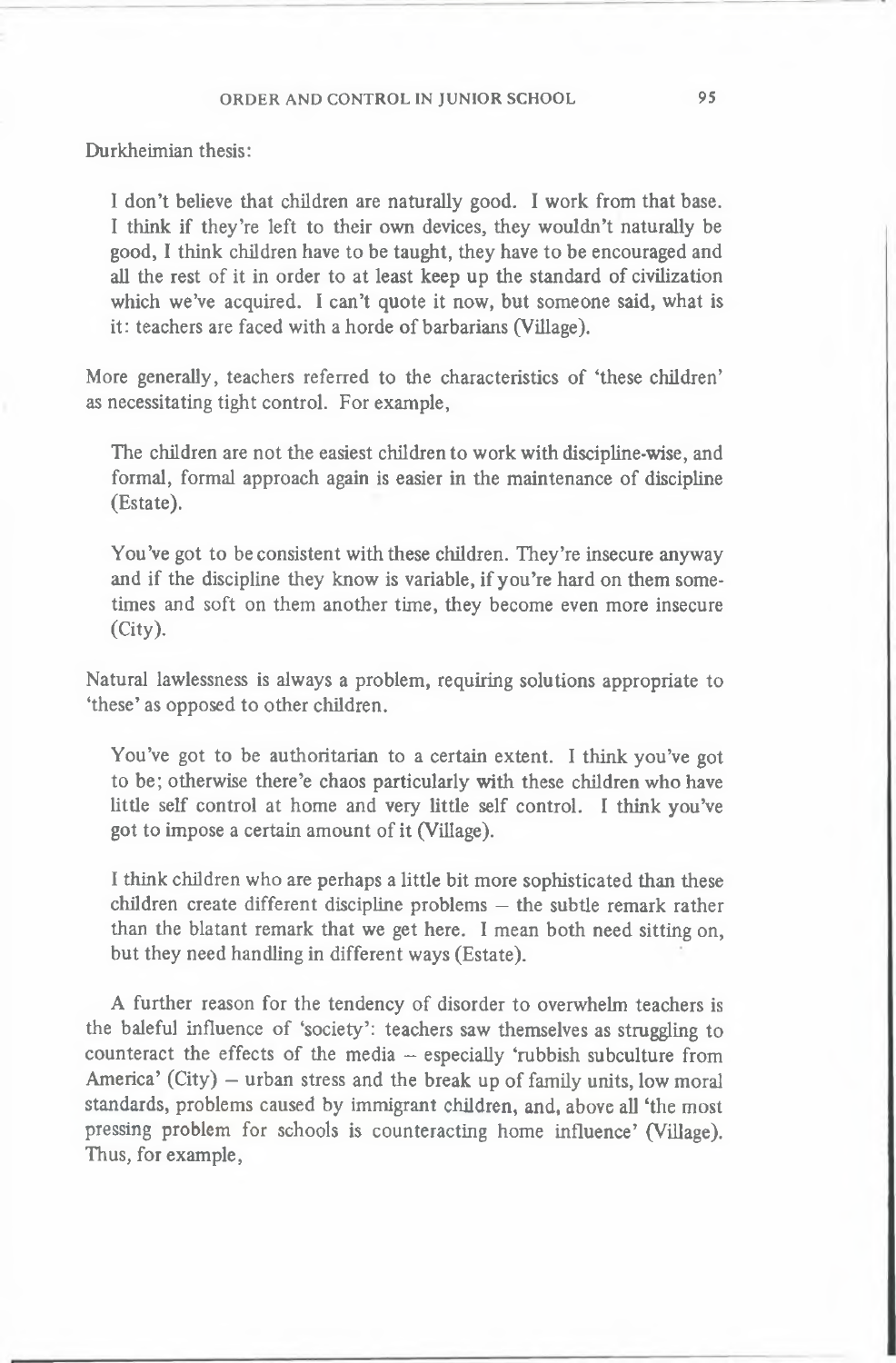### 96 STUART MARRIOTT

**I think the lack of help from home is the biggest problem as far as that I've been faced in this school I have been very wary of what I have said or done and I soon learnt that a parent arrived very quickly after I had upset her child (Estate)**

**School isn't seen as important nowadays Various parents think, oh well, he can have Wednesday off if you want It doesn't really matter if you don't go (Estate)**

**Parents are a lot more lax than they were I think you can put it down initially to the parents and then schools find it difficult to control them (Village)**

**Since a lot of mothers go out to work, (children) don't have the discipline they used to have or any sort of social training (Village)**

**A lot of them think that that money, you know, is more important If parents put that as the goal, if that's their value, their set of values, the children are inclined to copy them, it's a great pity (City)**

**The result of this, in terms of vandalism, football hooliganism, stealing, 'self interest' not 'communal spirit' (Village), union militancy such as a situation in hospitals in'which 'what goes on is decided by the fellow who mops the floor mstead of the consultant' (Village), and all the manner of other social ills are, for the teachers, obvious**

**Teachers thus argue that disorder is contagious due to the anarchic nature of children, incompetent parents, and regrettable social conditions, and so a high degree of concern with the maintenance of control in the classroom is essential Further, not only are social forces (media, urbanism, family problems) bearing down on teachers with all but irresistible force, they are doing so with ever increasing pressure This theme, which could be called 'decline and fall', was a popular one in teachers' accounts They argued that in the (undated) past, social, moral, and educational conditions were better than they are today, and since that high point, things in general have suffered decline As in other studies of teachers (14, 17), in the three schools, teachers' accounts contained plentiful examples of this 'Rebecca Myth' (7), they concerned m particular, decline m standards of order and control, decline in academic work, and a broad societal malaise Regarding standards of order and control, one teacher remarked on the 'growing lack of discipline of the children, I think I think this is something that has got worse as the years go on'(Estate) Another said 'Throughout the country really discipline**

 $\overline{1}$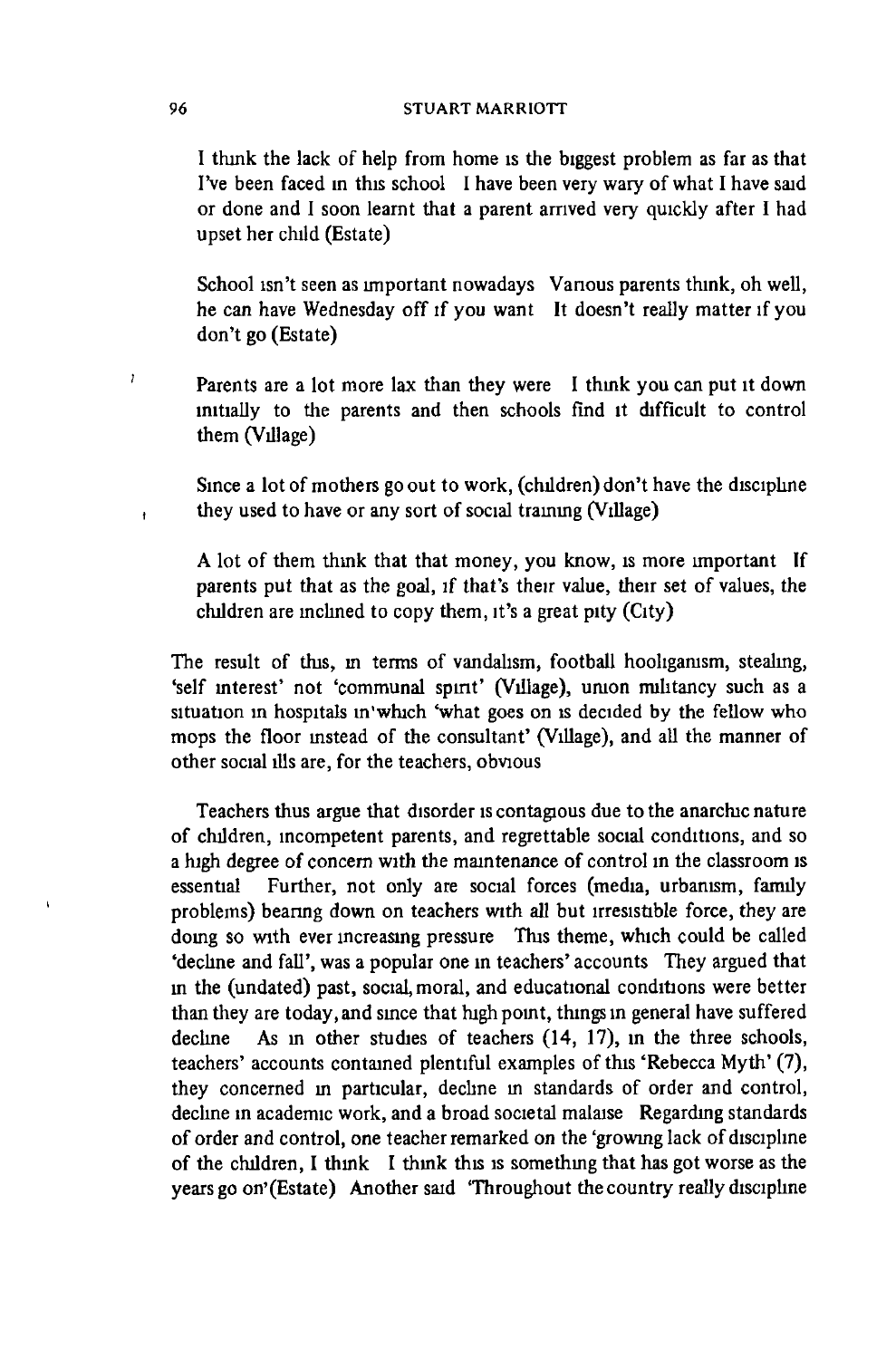**is a problem, more of a problem now than it was before' (Estate). Academic standards had fallen too: 'I think that on the basics in lots of cases the standards — standards are not as high as they were' (Estate); 'I think the standards in primary schools are far lower than they should be' (Estate); 'Standards were higher I'm sure before and children worked towards these standards and I think made more success of it than they seem to nowadays' (City). In the wider society, teachers observe**

**the lessening of sort of what I call moral values, the things that used to be accepted as normal behaviour. Stealing, for example, is one. I mean now that's something that's grown out of all proportion in the last few years, hasn't it? (Village).**

**It's general life isn't it? We accept things now that we wouldn't have dreamed of accepting. It's just our whole life has gone right down. It's not just education, it's sort of right across (City).**

**I think there have been certain standards in the past and that there has been a slipping away. Not that there will be but that there has been, in general. I would just sum the whole thing up in terms of standards. I think there has been a fall in standards (Village).**

**The educational implications of these problems are clear :**

| Teacher: | You've always had difficult children and naughty children  |
|----------|------------------------------------------------------------|
|          | and mischievous ones but they, I think as a whole, they're |
|          | entirely different.                                        |
|          | Interviewer: And worse?                                    |
| Teacher: | Worse, ever so much worse (Village).                       |

**If I gave a tables test now in the whole of the fourth year I would expect that seventy-five percent of them didn't thoroughly know their tables and I think that's appalling. And had that test been given to my fourth year when I was in the fourth year, I'm sure that it would have been round seventy-five percent did know their tables thoroughly (Estate).**

**The causes of such decline are variously attributed to decreasing parental adequacy (as suggested earlier) and the break up of the nuclear family, secularization, affluence, social class differences, or educational changes, especially in the supply and quality of teachers. For example:**

**The break up of the family unit to some extent. Where in years gone by, certainly in my youth, we contained all our family problems within the**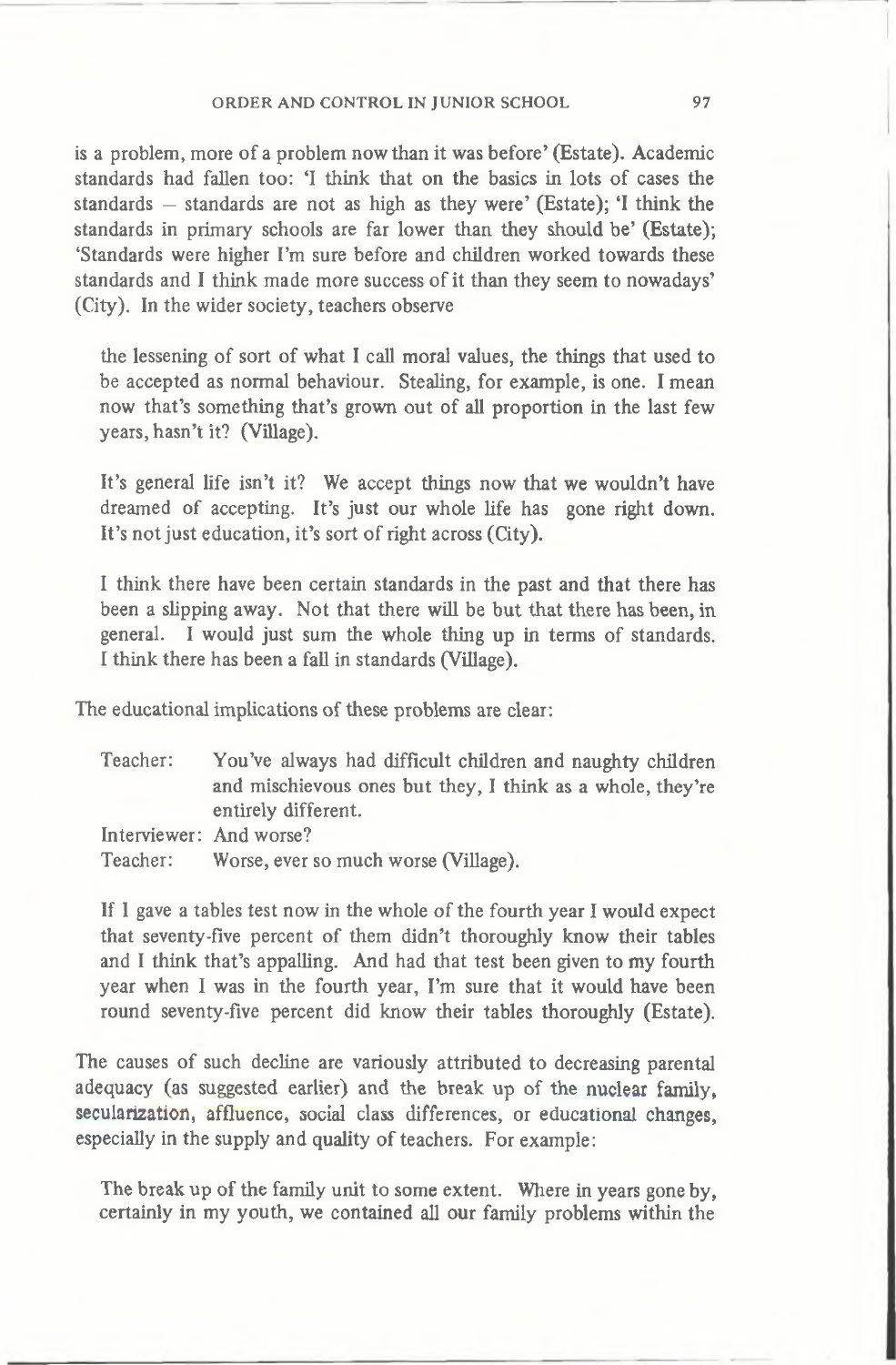#### 98 STUART MARRIOTT

**family, whereas now it's into medical hands, it's into social services hands You get all kmds of outside agencies (Estate)**

Lack of influence of the church or christian teaching, let's put it that **way Lack of, lack of the influence of chnstian teaching I think that's the mam one,it must be, mustn't it7 (Village)**

**Children are well off I mean a child came** *in* **today and said she'd had £20 for (her) birthday, and you think, my goodness, because what they have is easy-come-easy-go That book was nice for a day or two, but it doesn't matter now — throw it mto the back of the cupboard and I'll have another one next week, whereas if I had a book it was a prize possession (Village)**

**Call it class consciousness if you like, but I mean the way their parents, their way of life, is probably not the same as my way of life (Estate)**

**Their (parents') language is different, their modes of thinking, their values, they've got to affect (children) (City)**

**- 1- don't fancy having completely unstreamed and I think — I think possibly that is part of the decline in standards generally I would think that the mixing of classes and unstreaming is possibly one of the contnb utory factors (Estate)**

**Whether it's because of the comprehensive system, perhaps — I'm not sure (City)**

**When we were short of teachers, a lot of people were let into the profession who really weren't up to any sort of standard Well, I know this And of course they're now m the teaching profession until they retire (City)**

**I blame colleges for the standard of teaching I don't blame the staff so much because they haven't been set a standard I suppose it comes down again to this taking away exams (Village)**

**Whatever the aetiology of decline, however, teachers see themselves, Canute like, battling against the tide**

|         | Interviewer Your attitude is whatever the rest of the world is doing $-$ |
|---------|--------------------------------------------------------------------------|
| Teacher | Whatever the rest of the world is doing, I still think there is          |
|         | need for what I've said                                                  |
|         | Interviewer These values $-$                                             |
| Teacher | These values are permanent                                               |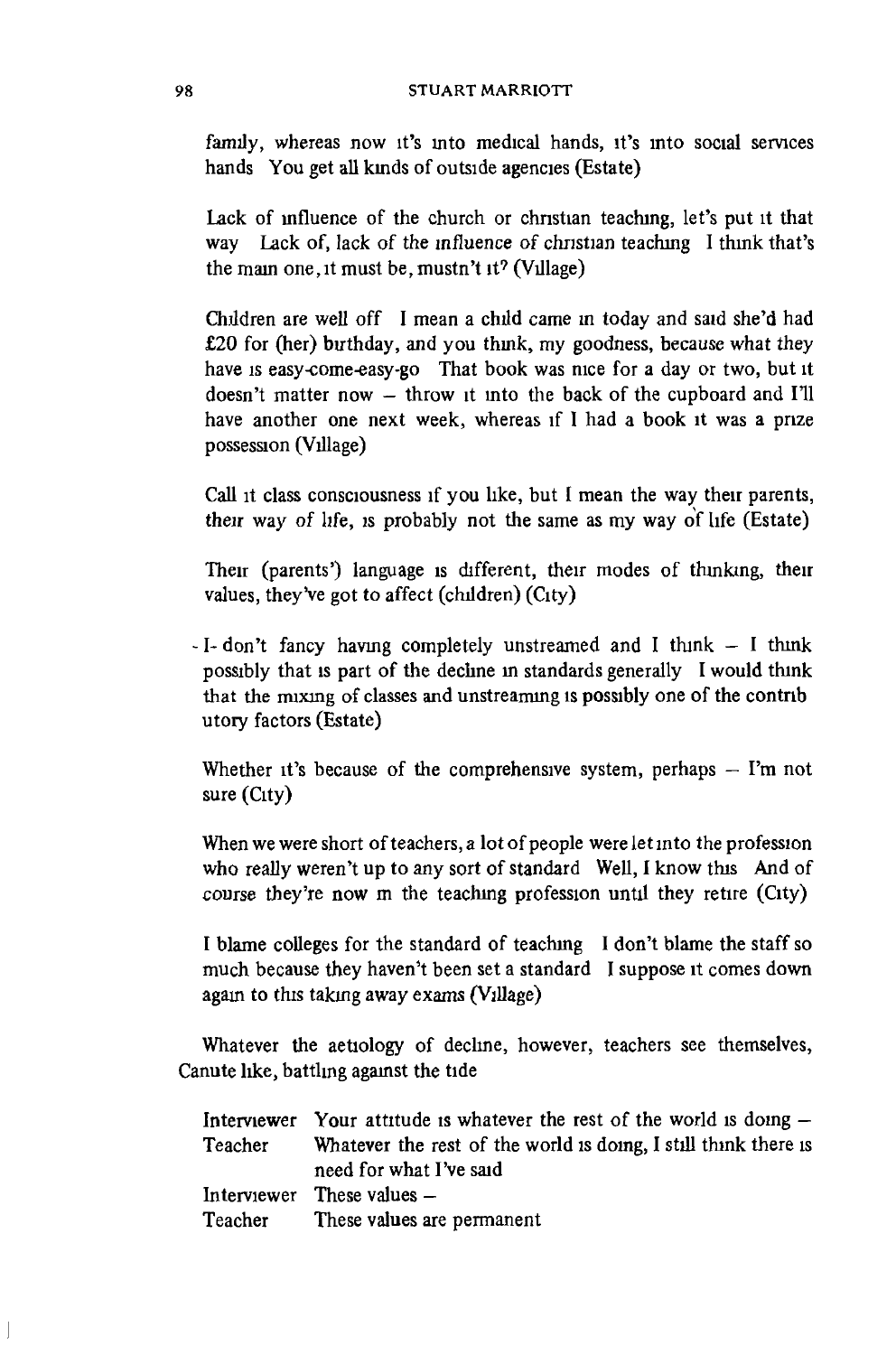**Change, then, for many teachers equals decay. While not all teachers utilized the 'decline and fall\* theme (two, indeed, specifically repudiated it), it often provided a perspective from which to view the difficulties and tribulations of achieving control.**

### DISCUSSION

**I have suggested in this paper that teachers believe that order and control in the classroom are essential to teaching and learning. The dominance of teachers and the subordination of pupils is a taken for granted prerequisite of classroom work, because, teachers believe, real learning cannot occur in its absence. If children are well behaved, they must be learning; if they're learning then the teacher is evidently doing his or her job, and difficult and diffuse questions about goals and purposes, and the measurement or assessment of achievement do not arise. The teachers felt that it was very hard to measure teaching success; goals are cloudy and difficult, but in the area of control, one aspect of classroom work which is relatively easily assessed, they could and must demonstrate competence, because such would indicate competence in matters of teaching and learning in general. On the other hand, failure to achieve control might signify failure to teach children adequately.**

**This has implications not only for the teacher's self-image, but also as Pollard suggests, for relationships with colleagues:**

**At the level of the school there is the staff/peers evaluation of the teacher - 'a good disciplinarian', 'hopelessly disorganised' — in which most teachers will want to secure a positive evaluation. The most important index here, and very much endorsed by the head teacher's** organisational concerns, tends to be how well 'ordered' or 'under control' **the teacher's class is (18, p. 40).**

**Thus, strategies for promoting and maintaining control are utilized in order that both the teacher and significant others (especially the head, but also parents and other visitors) can see that learning is in progress, and that therefore the teacher is competent. Because of social, moral, and educational conditions, and because of the innate nature of children, the imposition of order and thus the maintenance of dominance and subordination is a constant struggle. Such conditions are, indeed, getting worse; control is becoming increasingly difficult to achieve but no less essential. Its maintenance is then, for teachers, a substantial achievement.**

**In partial contradiction to the legitimations utilized by teachers, I have argued that because they are isolated, and because they must 'survive'**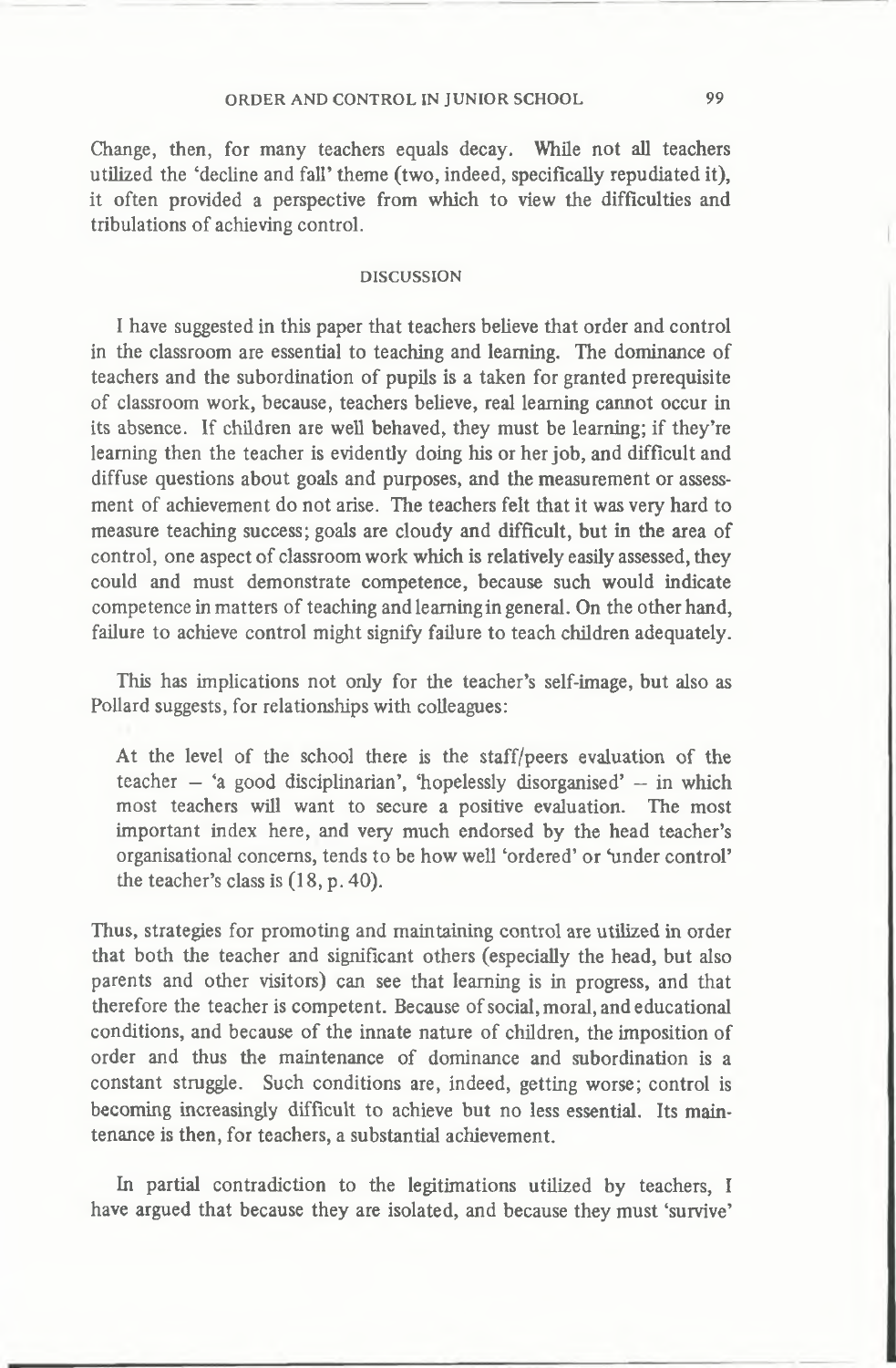**alone with large numbers of pupils, order becomes a substitute for 'educational' goals, the achievement of which is much less easily assessed Success in the domain of control becomes both for the individual teacher and for significant others an indication of general occupational competence Perspectives such as 'domino theory' and 'decline and fall' are used by teachers to legitimate their stress on dominance and subordination and to explain or rationalize their potential or actual failure In such ways, then, what Jackson describes as the chronic 'doubt and defensiveness' (8) of the classroom situation can be at least in part assuaged**

#### REFERENCES

1 BARTON, L & ME1GHAN, R (Eds ) *Schools pupils and deviance* Driffield Nafferton Books 1979

2 BECKER, H S Social class variations in the teacher pupil relationship In B R Cosm et al (Eds ) *School and society* London Routledge & Kegan Paul and Open University Press 1971

3 DALE R Implications of the rediscovery of the hidden curriculum for the sociology of teaching In D Gleeson (Ed) *Identity and structure Issues in the* sociology of education Driffield Nafferton Books 1977

4 DREEBEN R *The nature of teaching* Glenview Illinois Scott Foresman 1970

5 EGGLESTON, J (Ed ) *Teacher decision making in the classroom* London Roudedge & Kegan Paul 1979

6 GINSBERG M B Comment on Meta meta teaching a suitable case for study In R McAleese & D Hamilton (Eds ) *Understanding classroom life* Slough NFER Publishing Co 1978

7 GOULDNER A *Wildcat strike* Ohio Antioch Press 1954

8 JACKSON P W The way teachers think In G S Lesser (Ed ) *Psychology and educational practice* Glenview Illinois Scott Foresman 1971

9 JENKS C A question of control A case study of interaction in a junior school Unpublished M Sc Econ dissertation 1971 Institute of Education, University of London 1971

10 KING, R All things bright and beautiful? A sociological study of infants *classrooms* Chichester Wiley 1978

11 LACEY C Problems of sociological fieldwork In MD Shipman (Ed), The organization and impact of social research London Routledge & Kegan Paul, 1976

12 LACEY, C Choice and constraint and the possibility of autonomous behaviour In L Barton & R Meighan (Eds ) *Schools pupils and deviance* Driffield Nafferton Books 1979

13 LEACOCK, E B *Teaching and learning in city schools A comparative study* New York Basic Books 1969

14 McPHERSON G H Small town teacher Cambridge Massachusetts Harvard University Press 1972

15 MARLAND M *The craft of the classroom A survival guide* London Heinemann 1975

16 MARRIOTT S Patterns of authority and autonomy in three junior schools *Durham and Newcastle Research Review* in press